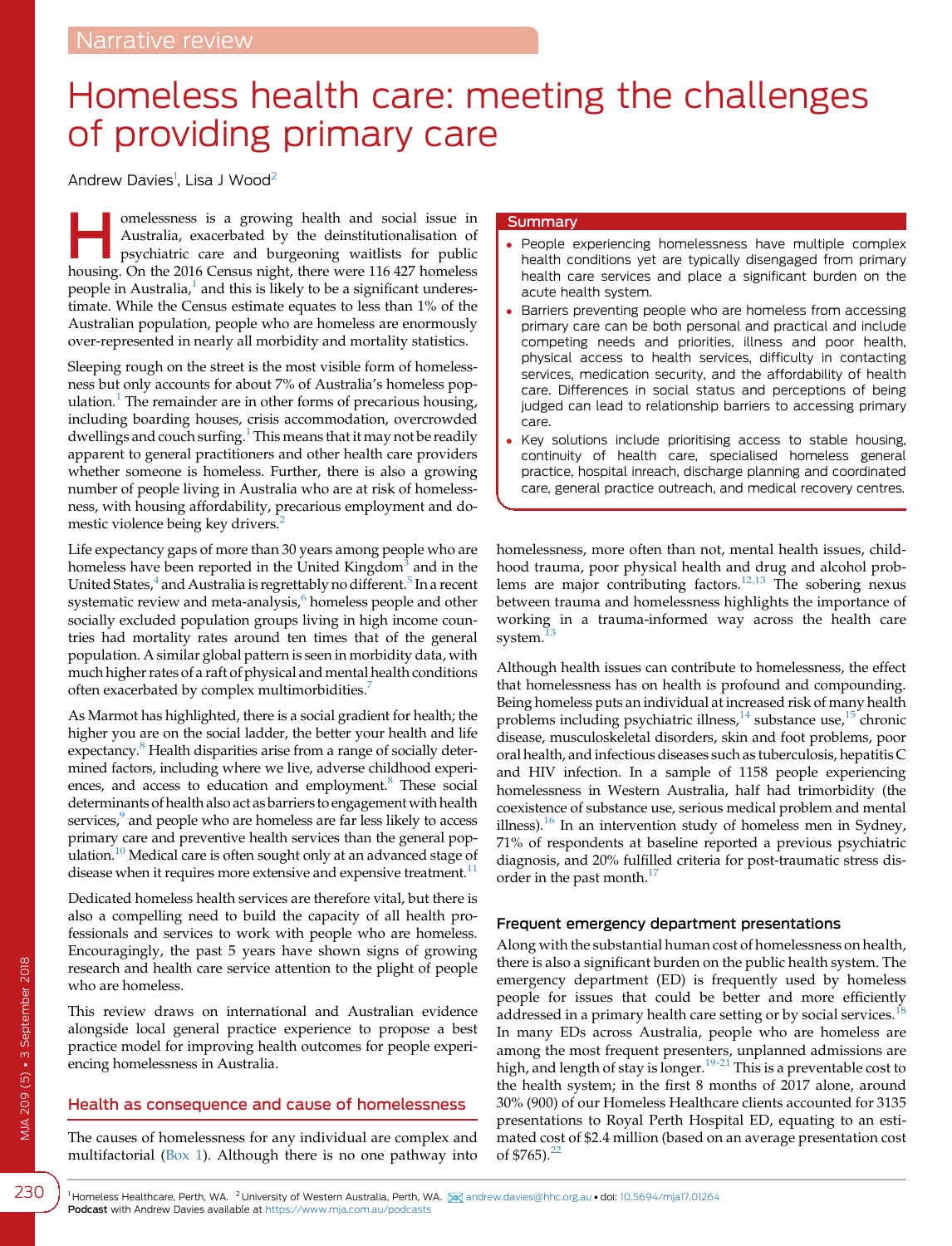<span id="page-1-0"></span>

# Barriers to accessing health care

From the literature and our work with thousands of homeless people over the past decade, three main types of impediments to health care access for people who are homeless can be delineated: personal, practical and relationships.

# Personal barriers

Competing needs and priorities are fundamental barriers for homeless people. Congruent with Maslow's hierarchy of needs, meeting basic physical needs such as food, water and a place to sleep is the number one day-to-day priority for people who are homeless, and health needs are often not considered until an emergency arises.<sup>[23](#page-4-0)</sup>

Over the years, we have seen medical colleagues become frustrated that homeless people often do not show appreciation for the care given to them. However, such higher levels of social functioning are not possible when you are preoccupied with working out where you are going to sleep for the night or finding your next meal.

Illness and poor health are themselves barriers to accessing health care, particularly mental illness. The experience of trauma among homeless people is almost universal, hence major depression and post-traumatic stress disorder are common.<sup>[13](#page-4-0)</sup> Hypervigilance is high $15$  and is further exacerbated by the safety fears of sleeping on the street. In our Homeless Healthcare practice, we have observed that people with depressive or psychotic illness often do not have the motivation to attend appointments, or will be suspicious of others and find the experience too anxiety provoking. People who are homeless can be very sensitive to rejection, and unconscious non-verbal cues can often be misconstrued as a sign of disinterest or judgement.

# Practical barriers

Physical access to health services is a widely recognised social determinant of health, and is particularly problematical for people who are homeless. Most homeless people rely on public transport

to get to appointments, and more often than not they do not have money to buy tickets.

Being contactable for appointment reminders or changes is another barrier for people without a mailing address or a phone. What may look like missed outpatient appointments due to unreliability is often because the appointment card was sent to "No fixed address". A simple practical solution to counter this has been implemented by the Assessment, Liaison and Early Referral Team (ALERT) at St Vincent's Hospital Melbourne, which is able to access brokerage funds to provide low cost mobile phones to homeless clients to improve appointment attendance.<sup>[21](#page-4-0)</sup> ALERT also provides care coordination, with case workers helping to link clients with community-based health and psycho-social support. $^{21}$  $^{21}$  $^{21}$ 

Medication security is another major issue. Homeless individuals often live in fear of having their few possessions stolen or removed by authorities. Frequently, homeless patients are discharged from hospital on oral antibiotics only to have them stolen, resulting in deterioration and readmission to hospital.

Most homeless people rely on Centrelink payments for survival, and some do not have the requisite identification to receive these. Temporary accommodation or public housing typically takes 85% of their Centrelink payments, leaving very little for food and other basic needs. Therefore, out-of-pocket expenses, no matter how small, create a significant barrier for homeless people.

# Relationship barriers

The stigmatisation of seeking help for mental health and drug and alcohol problems has been written about extensively, and these problems are highly prevalent among people who are homeless. In addition, homeless people can often feel stereotyped or judged for a raft of other reasons that may make practitioner-patient interactions difficult. Health practitioners, particularly doctors, have a much higher social status compared with their homeless patients, and this can leave the patient feeling inadequate, regardless of the intentions of the health practitioner. Some tips for GPs interacting with homeless people are provided in Box 2.

# Solutions

Hospitals deal with acute health issues well but they are not the ideal setting to manage the chronic multimorbidities that characterise the health of homeless people. The end result is very expensive care that maintains life but does not improve health or wellbeing.<sup>[24,25](#page-4-0)</sup>

#### 2 Tips for general practitioners interacting with homeless patients

- Maintain awareness of differences in social status and how this can affect the perceptions of the patient. All interactions, even seemingly straightforward advice on smoking cessation, nutrition and medication adherence, can result in patients feeling judged.
- Be aware of the length of consultation. We have found that consultations lasting more than 25-30 minutes often become counterproductive. Conversely, practitioners must spend sufficient time with patients to ensure that they feel heard and will return for follow-up.
- Ensure all interactions with the patient are trauma informed. Physical examination is often an invasion of privacy and homeless people find it particularly so. $15$  As a general rule, only examine a patient at the first consultation if absolutely necessary.
- Lower literacy levels, acquired brain injury and cognitive impairment are common among people who are homeless, so information needs to be explained clearly and visually where possible.  $\blacklozenge$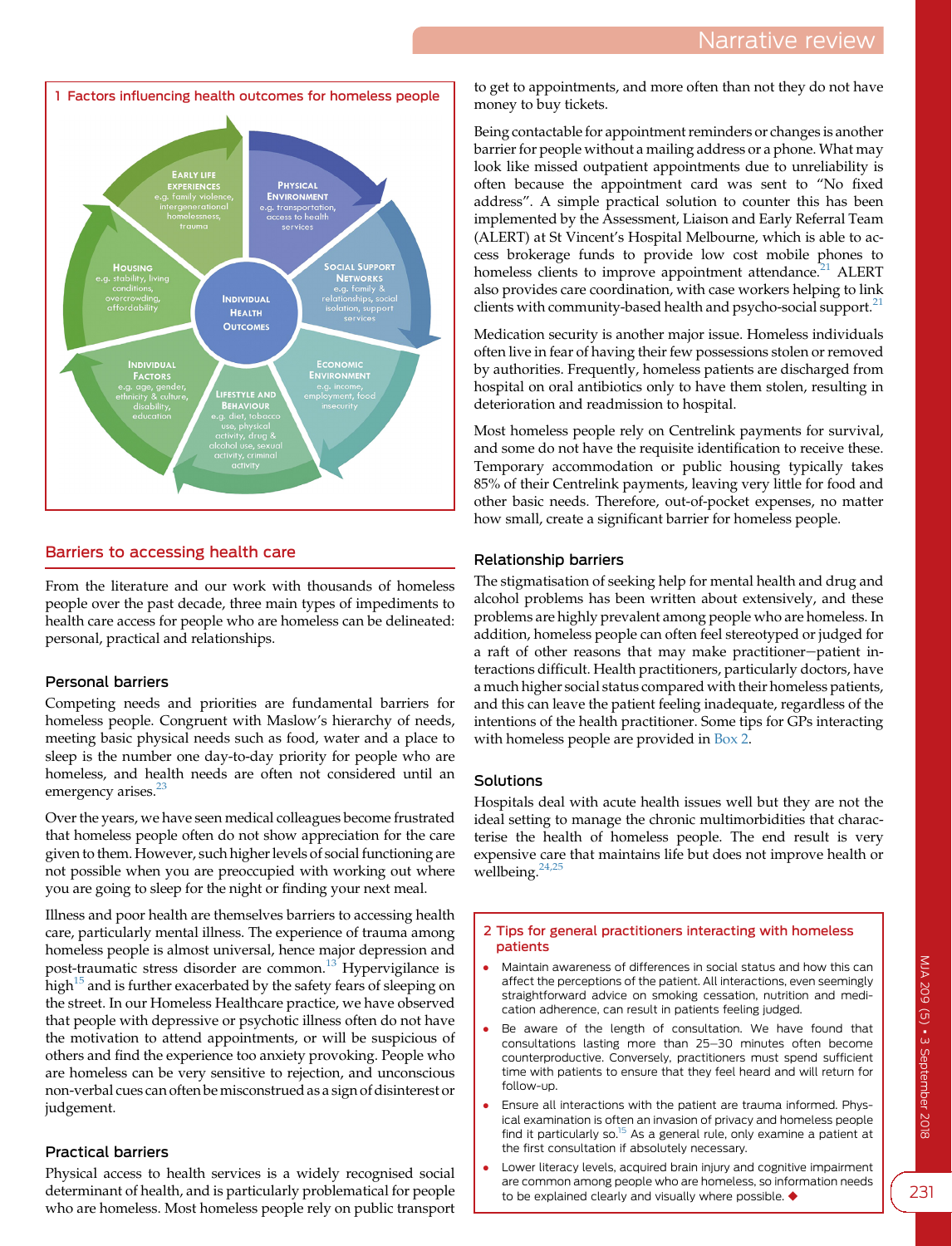# Narrative review



Tackling the health disparities of homelessness requires a different approach. Drawing on growing international evidence and experience, we identify six core components of a best practice model to improve health outcomes for people experiencing homelessness (Box 3). A case study showing the successful application of this model is provided in Box 4.

#### Stable housing

At the core of the poor health of people who are homeless is the absence of a safe and secure house in which to live. As Stafford and Wood observe: "Addressing homelessness is, itself, an important form of health care, not a separate 'non-health' issue".<sup>[20](#page-4-0)</sup> Studies internationally and in Australia demonstrate significant reductions in ED presentations and inpatient length of stay when housing is coupled with wrap-around support for homeless individuals.[20,26,27](#page-4-0) Lengthy admissions for psychiatric care or mental health problems have been shown to reduce when supportive housing is provided to people who were homeless.<sup>20,2</sup>

Housing First, a model originating in New York, is premised on the philosophy that stable housing is an essential first step to addressing the complex medical and psycho-social issues faced by people experiencing homelessness.[29](#page-4-0) People are housed in permanent accommodation initially and then offered individualised support to help them maintain their tenancy and address issues that might otherwise see them return to homelessness.<sup>[29](#page-4-0)</sup> The evidence for the cost-effectiveness and improved health outcomes of a

#### 4 Case study

William is a 44-year-old man who has a history of unstable housing and complicated health issues. He had been in foster care as a child, has spent time in prison, has an acquired brain injury, and has previously self-harmed. Other reported health issues include epilepsy, drug and alcohol problems, asthma, heat exhaustion and dental problems. When asked what he would need to be safe and well, he replied "stable accommodation".

During 2016 and 2017, William presented to the emergency department (ED) eight times, with five inpatient admissions totalling a length of stay of 58 days. His admissions highlight a complex medical profile: sepsis, drug and alcohol intoxication, polypharmacy overdose, a rectal pressure ulcer, aspiration pneumonia, cellulitis of the lower leg, a suicide attempt, an arm abscess, hypothermia and injury sustained from assault. The resultant cost associated with his ED presentations and inpatient admissions was \$145 318.

William has been living with a friend in stable housing from January 2018. He continues to receive regular support from Homeless Healthcare, and his health has stabilised significantly since he became housed. He is engaging with Homeless Healthcare and continuing to reduce his drug use. His general health is also improving with better management of his asthma and improved nutritional intake. William has not presented to an ED since October 2017.  $\blacklozenge$ 

Housing First approach continues to grow; in the At Home/Chez Soi program in Canada for example, participants in a Housing First program experienced improved housing stability and mental health compared with the treatment-as-usual group.[29-31](#page-4-0) Programs around Australia, such as 50 Lives 50 Homes in Perth and 500 Lives 500 Homes in Brisbane, are based on a Housing First approach.<sup>[16,32](#page-4-0)</sup> The impact of Housing First programs can be measured through sustained tenancies and improved health.[16,29,30](#page-4-0) However, housing is not an instant panacea, and primary care has a critical role to play in supporting formerly homeless patients to re-engage with the health system and manage chronic conditions.<sup>[33](#page-4-0)</sup>

#### Continuity of health care

The transient nature of homelessness makes comprehensive medical care difficult.<sup>[34](#page-4-0)</sup> Referrals and effective follow-up are often impossible under traditional models of primary health care, with this population lost to follow-up when moving from one part of the system to another.<sup>[10,34,35](#page-4-0)</sup> Fragmented and discontinuous care can be reduced by a specialist homeless service with trained staff working across as much of the system as possible. $33,36-39$  The multiple morbidities of people who have been homeless requires coordinated case management to connect them to a range of services (both primary and specialist care), and follow-up by trained staff who have established relationships with patients is critical.

#### Specialised homeless general practice

Although it is important that all medical practitioners understand the issues confronting homeless people, evidence from the UK, $37$  $US^{39}$  and Australia<sup>[40](#page-4-0)</sup> suggests that practitioners with a specialist focus on homelessness can increase client engagement. Such practitioners need to be experienced in managing complex multimorbidities and need to understand the interactions between physical illness, mental illness and drug dependency issues.<sup>[38](#page-4-0)</sup> Although it is tempting to want to solve everything in the first consultation, this tends to exhaust the patient and leave the practitioner overwhelmed, it is therefore necessary to be able to prioritise problems.

Based on personal experience and those of international colleagues,  $35,37$  it is vitally important that general practices specialising in homelessness have strong links to the homelessness sector, particularly services able to connect homeless people to housing.<sup>[16](#page-4-0)</sup> As articulated by the US National Health Care for the Homeless Council, "housing is health care", <sup>[41](#page-4-0)</sup> and without stable housing, it is difficult to significantly improve a person's health and wellbeing. $30$ 

#### Hospital inreach to improve access to primary care

A missing piece in the health trajectory of many homeless people has been access to primary care and opportunities for prevention and earlier intervention.<sup>[21,42](#page-4-0)</sup> A novel way to redress this is to bring specialised GP care into the hospital setting. This is referred to in the literature as hospital inreach<sup>[37](#page-4-0)</sup> and is premised on the philosophy that hospital admissions can provide a point of opportunity to link .homeless people with community-based services. Teams are generally multidisciplinary, usually involve members of a community-based GP practice, and work together to develop a plan to address patients' health and psycho-social needs.<sup>[37](#page-4-0)</sup> As shown in an evaluation of the London Pathway for Homeless Patients, this type of inreach benefits resource-stretched hospitals as well as the patients themselves, with GP inreach teams able to devise care plans that go beyond the immediate reason for hospital presentation and lead to consequential reductions in hospital ED use. $36,37$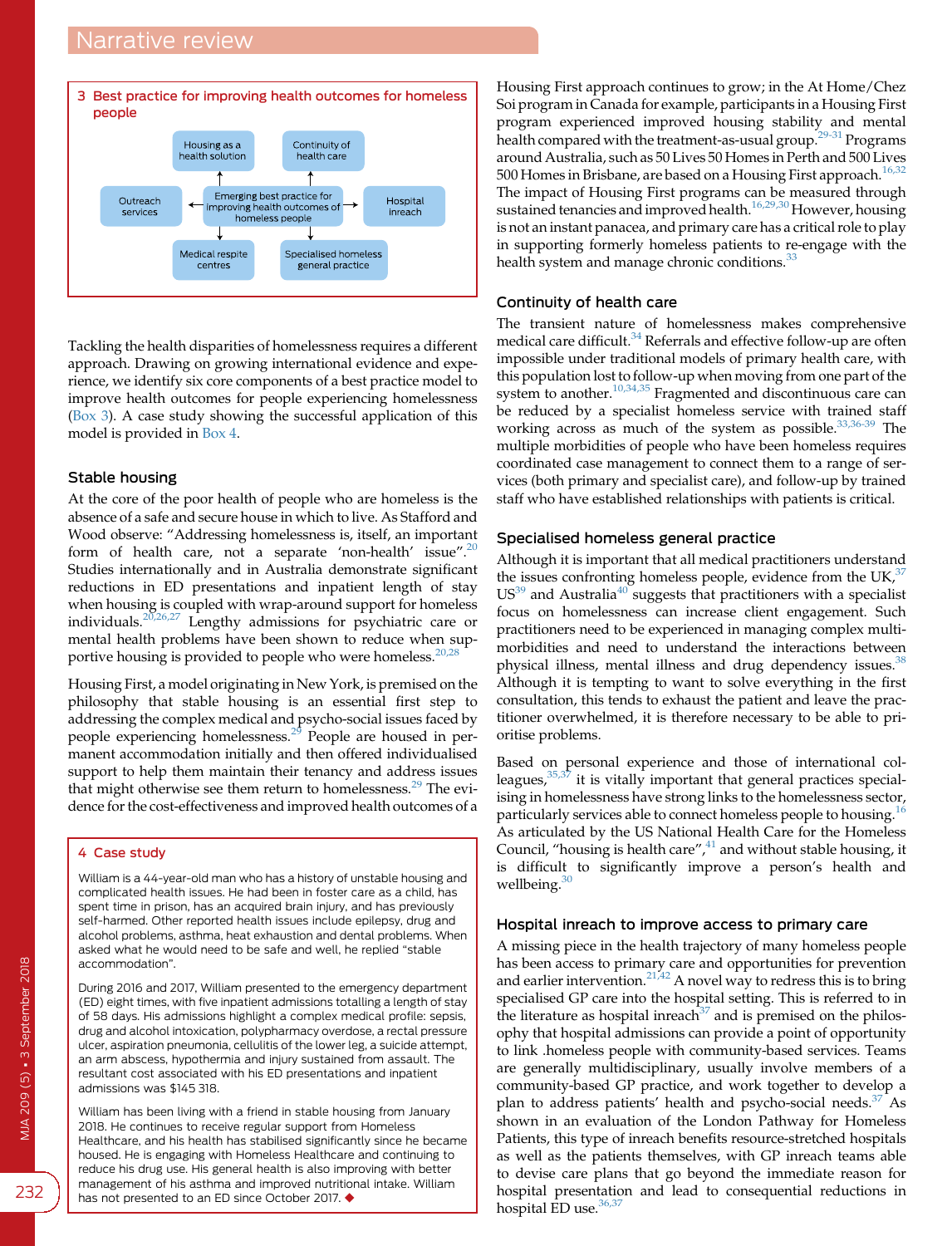#### Discharge planning and coordinated care

With growing fiscal constraints on the health system in Australia, improving discharge planning to reduce hospital readmissions is a growing priority. This is particularly relevant to homeless people who often cycle in and out of the hospital system. A recent evaluation of the ALERT service at St Vincent's Hospital Melbourne demonstrated that clients had significantly reduced ED admissions in the 6 months after receiving support compared with the previous 6 months.[21](#page-4-0) A lack of coordinated health care pathways for people who are homeless is not unique to Australia; for example, in an article on the Pathway project in the UK, housing support workers were noted to have described hospital admission "as a 'black hole' from which patients emerged without a coordinated care plan".<sup>[37](#page-4-0)</sup> Successful discharge planning for people who are homeless requires proactive two-way communication between hospital-based and community-based providers to facilitate smooth transitions of care when homeless people are discharged.<sup>[43](#page-4-0)</sup>

Beyond coordination of health care at the individual patient or health service level, Australia could follow the lead of the US in having a more coordinated approach to homeless health at a national level. The US National Health Care for the Homeless Council was established in 1986 with the mission of eliminating homelessness and has had much success in designing, implementing and advocating for evidence-based policies and models for improving the health of the homeless.

#### **Outreach**

In our experience, GP outreach is an important complement to inreach primary care services in hospitals for people who are homeless. People experiencing homelessness are often unable to coordinate attending a fixed-site general practice at a given day or time.<sup>[44](#page-4-0)</sup> Flexible service delivery and street outreach allows primary health care services to be delivered in spaces where homeless people feel welcome, resulting in increased engagement and improved outcomes.

Embedding clinic sessions in drop-in centres and transitional accommodation is an effective strategy for improving access to primary health for people who are homeless. $45$  On-site clinics at shelter locations have been developed to bring services to where homeless people can be found.<sup>[45](#page-4-0)</sup> Importantly, these are settings already accessed and trusted by homeless people.

For people who are so disengaged from society that they do not visit drop-in or support services, street outreach is an important avenue for engagement. A recent evaluation of the Homeless to Home Healthcare After-Hours Service, a nurse-led mobile outreach team in Brisbane, found significant cost savings associated with a 24% reduction in ED presentations and a 37% reduction in inpatient admissions for people receiving the service.<sup>[44](#page-4-0)</sup> The Street Health outreach service run by Homeless Healthcare in Perth is led by nurses at the streetface, but clients can be referred on to the GP clinics that operate out of two homelessness drop-in centres located in the CBD.

Outreach is also important once homeless people are rehoused, as they will often require considerable support to help them maintain their tenancies.<sup>[16](#page-4-0)</sup> Using teams consisting of a nurse to assist with medical issues and a case worker has been proven to be a powerful tool in keeping people housed.<sup>[16](#page-4-0)</sup>

#### Medical recovery centres

Unfortunately, many homeless people are being discharged from hospital when they are too sick for surviving on the streets, resulting in high rates of unplanned readmission.<sup>[25](#page-4-0)</sup> For many elective procedures and operations, preparation is increasingly done in the home. However, one only has to imagine the difficulties of bowel preparation while living on the streets with limited access to toilets, to understand why many homeless people are not able to undergo these elective procedures.

Medical recovery centres (MRCs) are a solution to these problems. Based on the respite centre model in the US, which is supported by a growing body of evidence, MRCs are places where a homeless person can live when they are too sick for the streets but not sick enough for hospital.<sup>[46](#page-4-0)</sup> MRCs can result in improved health and housing outcomes for homeless patients, with a number of US studies reporting substantial reductions in hospitalisations and hospital readmissions.<sup>[46](#page-4-0)</sup> In Australia, there are only a few examples of MRCs, including Sister Francesca Healy Cottage at St Vincent's Hospital Melbourne and Tierney House at St Vincent's Hospital Sydney.<sup>[21](#page-4-0)</sup>

# Conclusion

In Australia, the past decade has seen a proliferation of homeless health services and programs, but there is no current mechanism for readily sharing lessons learnt and evidence from implemented models of care, nor a shared research agenda that could inform policy and practice gaps affecting the health of homeless people. There is therefore merit in considering ways to build a more shared and coordinated approach to homeless health in Australia, and this could be a timely complement to the recently formed National Alliance to End Homelessness. The Alliance recognises the need for health care and housing systems across Australia to work together to improve the outcomes for people who are homeless. This includes the need for evidence-based health care targeting populations that face significant barriers to accessing mainstream services (Karyn Walsh, CEO, Micah Projects, personal communication). There have also been growing calls for the federal government to develop a national homelessness and housing strategy, and a number of the submissions to a recent Senate inquiry emphasised the cost to the health system when homelessness is not comprehensively addressed.<sup>[47](#page-4-0)</sup>

Homelessness has long been more hidden in Australia than in some other countries, but it is pervasive nonetheless, with the latest census showing a rise in the number of people homeless in our nation. Homelessness and health are intertwined, and the enormous life expectancy gap, morbidity burden and strain on the health system associated with homelessness cannot be neglected. As the parable of the ambulance at the bottom of the dangerous cliff $48$  attests, it is far more costly to treat people after they fall. We need to intervene differently and earlier to overcome the steep precipice of health inequity experienced by people who are homeless. We need to pay greater attention to prevention, earlier intervention, continuity of care and the social determinants of health. How we address the needs of our most marginalised populations is not only part of our duty of care as health professionals, but a fundamental marker of our humanity.

Acknowledgements: We thank Angela Gazey, Nuala Chapple and Jake Smith from the School of Population and Global Health, University of Western Australia, for their assistance in the preparation of this publication.

**Provenance:** Commissioned: externally peer reviewed.  $\blacksquare$ 

Competing interests: No relevant disclosures.